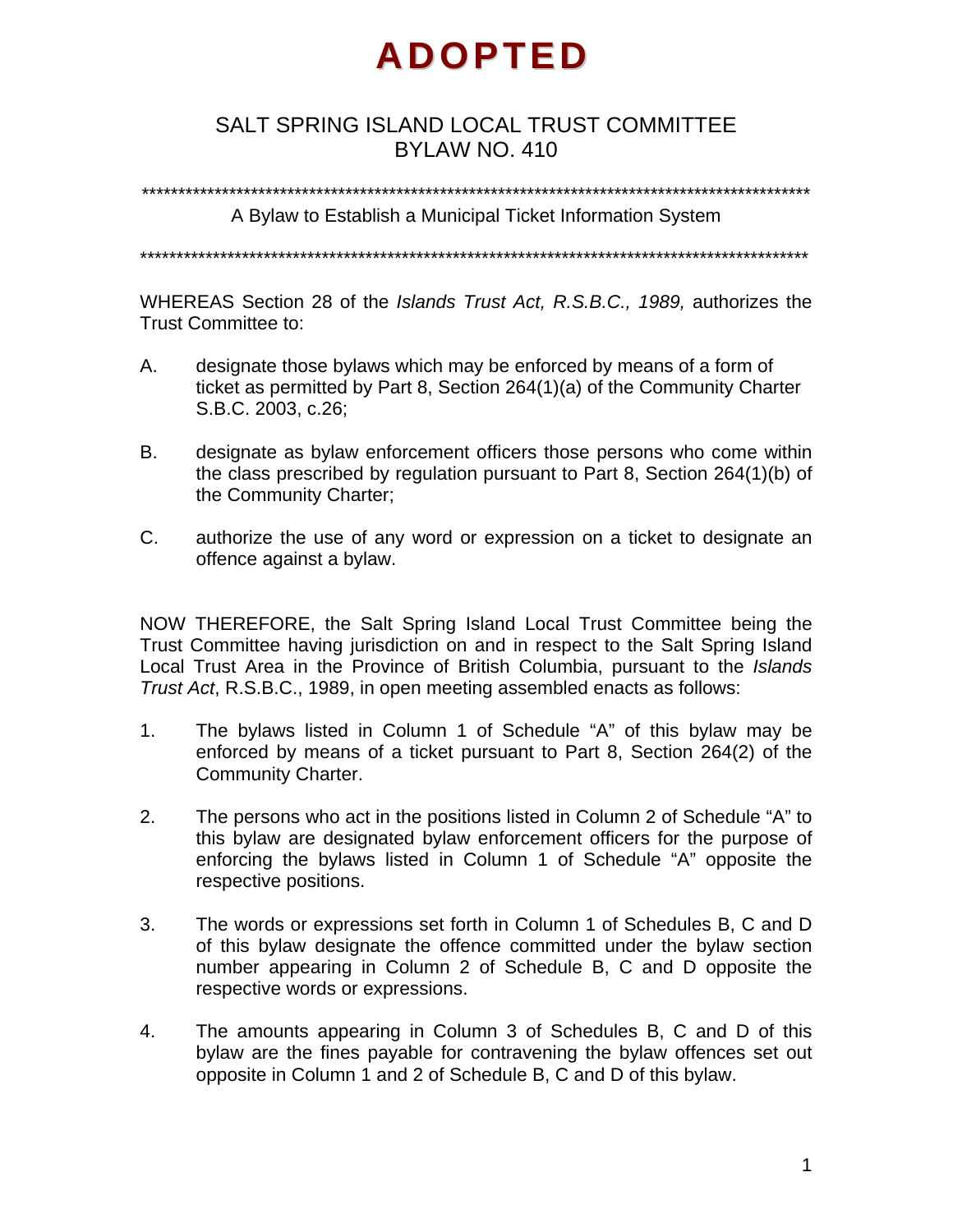5. This bylaw may be cited as "Salt Spring Island Local Trust Committee Ticket Information Bylaw No. 410, 2005".

| <b>READ A FIRST TIME THIS</b>                                           | 31 <sup>st</sup> | day of | January  | ,2006 |
|-------------------------------------------------------------------------|------------------|--------|----------|-------|
| READ A SECOND TIME THIS                                                 | $31^{\rm st}$    | day of | January  | ,2006 |
| <b>READ A THIRD TIME THIS</b>                                           | 31 <sup>st</sup> | day of | January  | ,2006 |
| APPROVED BY THE EXECUTIVE COMMITTEE OF THE ISLANDS TRUST<br><b>THIS</b> | 22 <sup>nd</sup> | day of | February | ,2006 |
| <b>ADOPTED THIS</b>                                                     | 28 <sup>th</sup> | day of | February | ,2006 |

 $\overline{\phantom{a}}$  , and the contract of the contract of the contract of the contract of the contract of the contract of the contract of the contract of the contract of the contract of the contract of the contract of the contrac

**CHAIR** SECRETARY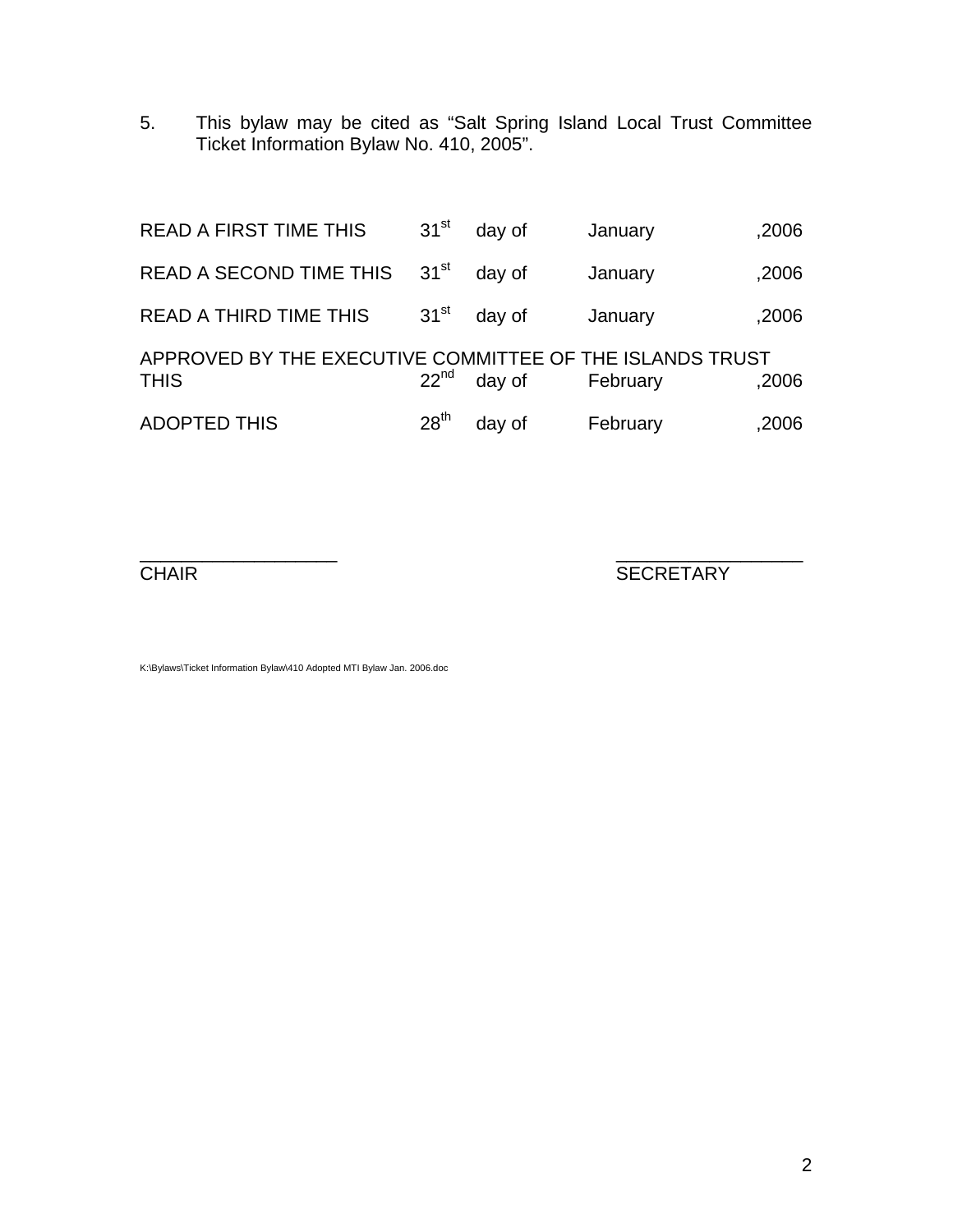#### SCHEDULE "A"

#### COLUMN 1 DESIGNATED BYLAWS

Salt Spring Island Land Use Bylaw No. 355, 2001

Capital Regional District Deposit of Soil, Prohibition Bylaw No. 2, 1986

Capital Regional District Soil Removal, Prohibition Bylaw No. 2, 1986

 COLUMN 2 DESIGNATED BYLAW ENFORCEMENT OFFICERS

Bylaw Enforcement Officer Regional Planning Manager

Bylaw Enforcement Officer Regional Planning Manager

Bylaw Enforcement Officer Regional Planning Manager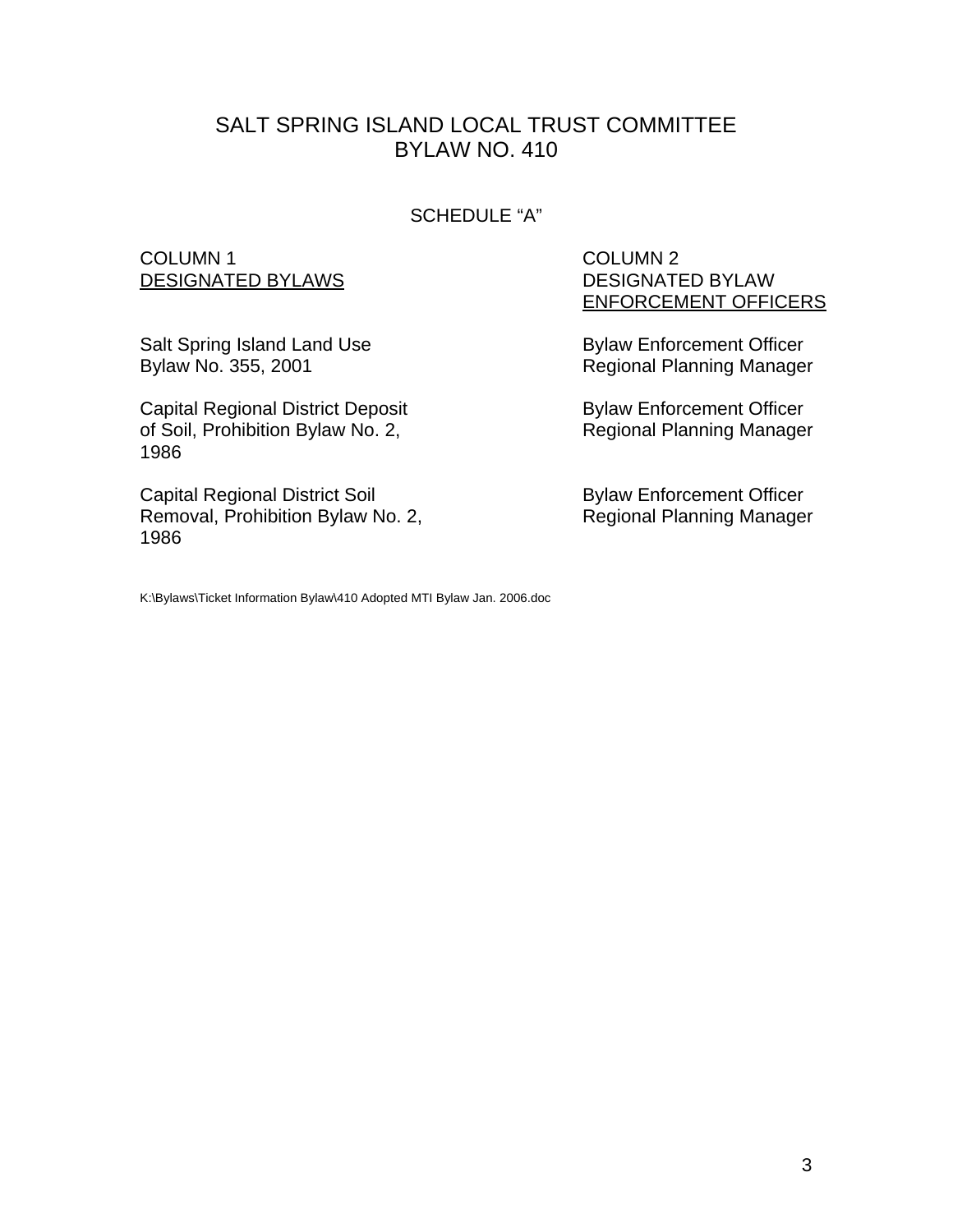## SCHEDULE "B"

## Salt Spring Island Land Use Bylaw No. 355

|                                                                                 | Column 2  | Column 3 |
|---------------------------------------------------------------------------------|-----------|----------|
| Column 1                                                                        | Section   | Fine     |
| <b>Offence Description</b>                                                      | Number    | Amount   |
| Prohibited Use of Commercial Heliport / Helipad                                 | 3.2.1(1)  | \$150.00 |
| Disposal of Waste Matter on Land / Marine Areas                                 | 3.2.1(2)  | \$150.00 |
| Storage of Special Waste                                                        | 3.2.1(3)  | \$150.00 |
| Disposal of Waste on an Island                                                  | 3.2.1(4)  | \$150.00 |
| <b>Unlawful Commercial Gaming Operation</b>                                     | 3.2.1(5)  | \$150.00 |
| Operation of drive in / drive through commercial<br>Land uses                   | 3.2.1(6)  | \$150.00 |
| <b>Rental of Personal Watercraft</b>                                            | 3.2.1(7)  | \$100.00 |
| Fail to Maintain a Vegetation Screen                                            | 3.4.1     | \$100.00 |
| Fail to Provide Vegetation Screens for<br>Industrial / Commercial Uses          | 3.4.2(1)  | \$100.00 |
| Failure to Provide Vegetation Screens for Emergency Response<br><b>Stations</b> | 3.4.2(2)  | \$100.00 |
| Failure to Provide Vegetation Screens for Kennels / Boarding Facilities         | 3.4.2(3)  | \$100.00 |
| <b>Exceed Height for Structures</b>                                             | 3.8.1     | \$100.00 |
| <b>Exceeding Height for Accessory Buildings</b>                                 | 3.8.2     | \$100.00 |
| Exceeding Maximum Height for Farm Buildings / Structures                        | 3.8.3     | \$100.00 |
| Storage of More than two (2) Unenclosed Vehicles                                | 3.10.1(1) | \$100.00 |
| Storage of Unenclosed Detached Vehicle Parts                                    | 3.10.1(2) | \$100.00 |
| Unlawful Storage of Industrial Vehicle                                          | 3.10.2    | \$100.00 |
| More Than one (1) Dwelling Unit Per Lot                                         | 3.11.1    | \$150.00 |
| Dwelling Unit With More Than one (1) Kitchen                                    | 3.11.3    | \$150.00 |
| Dwelling Unit With Rooms Not Contiguous/ Accessible from Within                 | 3.11.4    | \$150.00 |
| Accessory Building Used for Accommodation                                       | 3.12.3    | \$150.00 |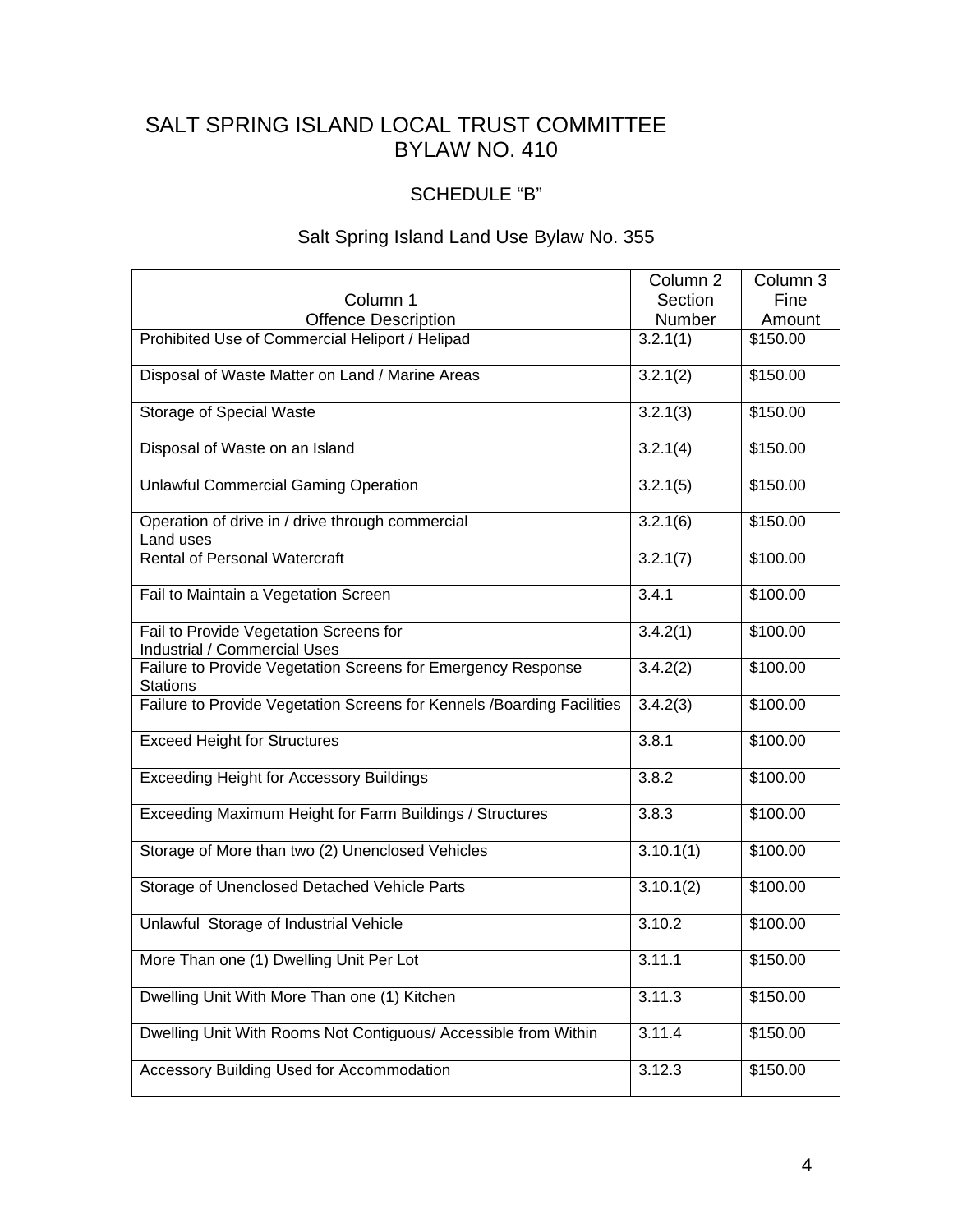| Accessory Building Containing / Shower / Bathtub / Kitchen / more<br>than Three (3) separate Rooms | 3.12.4    | \$150.00 |
|----------------------------------------------------------------------------------------------------|-----------|----------|
| Accessory Building Exceeding Maximum Floor Area                                                    | 3.12.5    | \$150.00 |
| Home Based Business Conducted Outdoors                                                             | 3.13.1    | \$150.00 |
| Home Based Business Exceeding Maximum Floor Area                                                   | 3.13.2    | \$150.00 |
| No Permanent Resident Operating Home Base Business                                                 | 3.13.3    | \$150.00 |
| More Than One (1) Additional Person Employed in Home Based<br><b>Business</b>                      | 3.13.3    | \$150.00 |
| Home Based Business Encroaching Lot Lines                                                          | 3.13.4    | \$150.00 |
| <b>Advertising Home Based Business</b>                                                             | 3.13.4    | \$150.00 |
| <b>Exterior Indication of a Home Based Business</b>                                                | 3.13.4    | \$150.00 |
| <b>Failure to Provide Parking Spaces</b>                                                           | 3.13.4    | \$150.00 |
| Parking Spaces Within Setback                                                                      | 3.13.4    | \$150.00 |
| Home Based Business Within Setback                                                                 | 3.13.4    | \$150.00 |
| Home Based Business Not Buffered                                                                   | 3.13.4    | \$150.00 |
| <b>Excessive Noise from Home Based Business</b>                                                    | 3.13.5    | \$150.00 |
| <b>Unlawful Home Based Business</b>                                                                | 3.13.6    | \$150.00 |
| <b>B&amp;B Unlawful in Zone</b>                                                                    | 3.13.7    | \$150.00 |
| B&B More Than One (1) Per Lot                                                                      | 3.13.8(1) | \$150.00 |
| <b>B&amp;B</b> in Non Permitted Building                                                           | 3.13.8(2) | \$150.00 |
| <b>B&amp;B More Rooms Used Than Permitted</b>                                                      | 3.13.8(3) | \$150.00 |
| <b>B&amp;B Exceeding Total Floor Area</b>                                                          | 3.13.8(4) | \$150.00 |
| B&B Serving Meals Other Than Breakfast                                                             | 3.13.8(5) | \$150.00 |
| <b>B&amp;B Insufficient Parking Spaces</b>                                                         | 3.13.8(6) | \$150.00 |
| <b>B&amp;B Parking Spaces Not Screened</b>                                                         | 3.13.8(6) | \$150.00 |
| <b>B&amp;B Improper Lighting for Signage</b>                                                       | 3.13.8(7) | \$150.00 |
| Seasonal Cottage on Undersized Lot                                                                 | 3.14.1    | \$150.00 |
| Seasonal Cottage Exceeding Maximum Floor Area                                                      | 3.14.2    | \$150.00 |
| Seasonal Cottage Attached to Another Building                                                      | 3.14.3    | \$150.00 |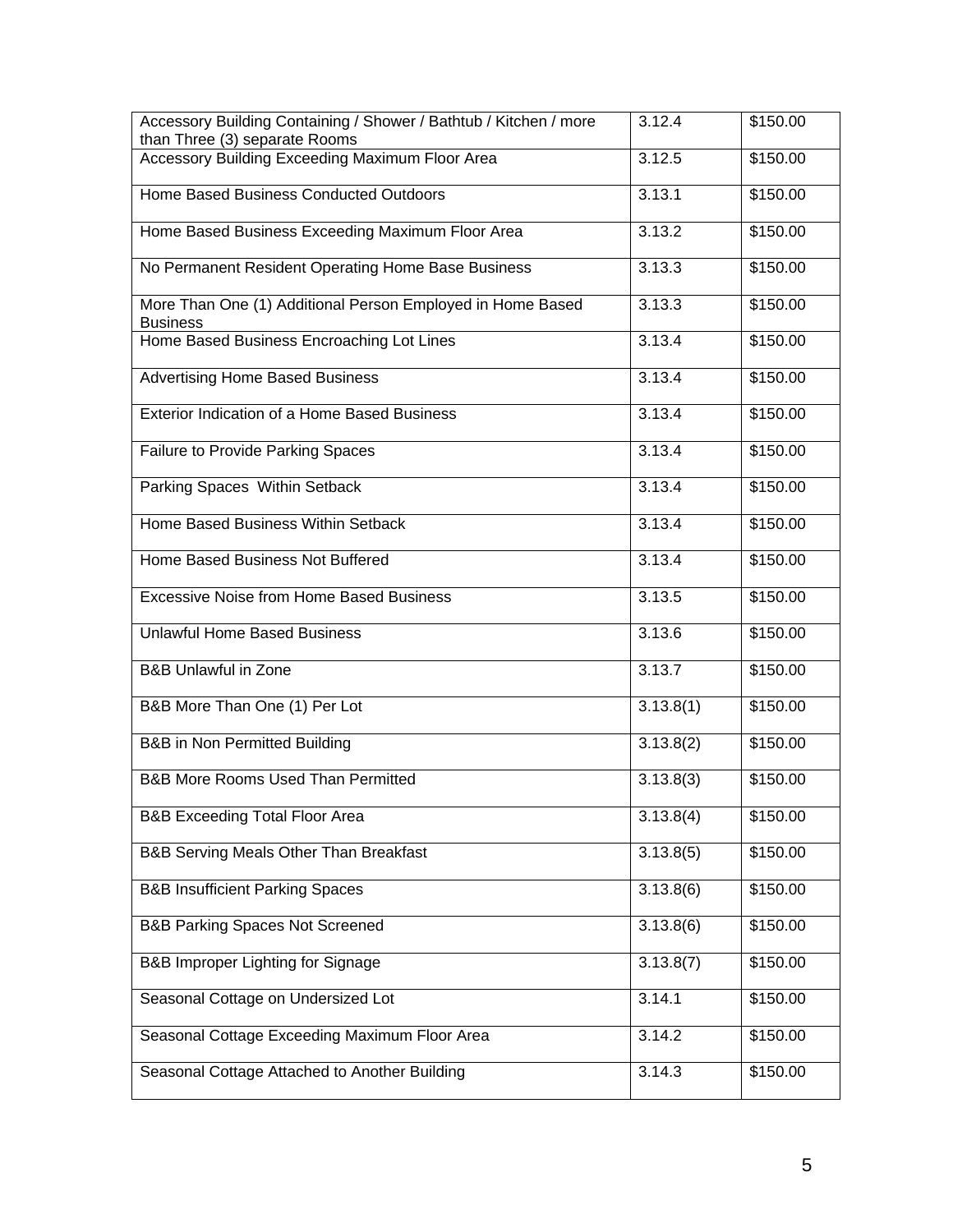| Seasonal Cottage Within Six (6) Meters of Other Buildings                                      | 3.14.4   | \$150.00 |
|------------------------------------------------------------------------------------------------|----------|----------|
| Seasonal Cottage with Garage/ Basement/ Carport                                                | 3.14.5   | \$150.00 |
| Seasonal Cottage Used for Commercial Accommodation                                             | 3.14.6   | \$200.00 |
| Seasonal Cottage Used as Dwelling Unit                                                         | 3.14.6   | \$150.00 |
| Exceeding Three (3) Dwelling Units on a Farm                                                   | 3.15.1   | \$150.00 |
| Travel Trailer / Recreational Vehicle in Non Permitted Zone                                    | 3.16.1   | \$100.00 |
| Occupying a Travel Trailer / Recreational Vehicle for More Than 90<br>Days                     | 3.16.1   | \$100.00 |
| Failure to Provide Sewage Disposal Facility                                                    | 3.16.1   | \$100.00 |
| Travel Trailer / Recreational Vehicle Used as Dwelling<br>Unit                                 | 3.16.1   | \$100.00 |
| Travel Trailer / Recreational Vehicle Occupied Exceeding Two (2)<br>Years                      | 3.16.2   | \$100.00 |
| Travel Trailer / Recreational Vehicle Occupied Without Building<br>Permit                      | 3.16.2   | \$100.00 |
| Travel Trailer / Recreational Vehicle Occupied Without Water and<br><b>Sewage Facilities</b>   | 3.16.2   | \$100.00 |
| Non Permitted Occupancy of Travel Trailer / Recreational Vehicle                               | 3.16.3   | \$100.00 |
| Building / Structure Over Water Surface Used as a<br><b>Dwelling Unit</b>                      | 3.17.1   | \$100.00 |
| Building / Structure Over Water Surface Used as Wharfage for Vessel<br>Used as a Dwelling Unit | 3.17.1   | \$100.00 |
| Non Permitted Use in Combination With Single Family Dwelling                                   | 3.19.1   | \$100.00 |
| Non Permitted Use in Combination With a Church                                                 | 3.19.2   | \$100.00 |
| Accessory Building Within Three (3) Metres of Another Building                                 | 4.1.1    | \$150.00 |
| Building or Structure Impeding Visibility at Intersection                                      | 4.2.1    | \$150.00 |
| Encroach setback to Front Lot Line                                                             | 4.3.1(1) | \$150.00 |
| Encroach setback to Rear Lot Line                                                              | 4.3.1(2) | \$150.00 |
| Encroach setback to Inside Lot Line                                                            | 4.3.1(3) | \$150.00 |
| Encroach setback to Exterior Lot Line                                                          | 4.3.1(4) | \$150.00 |
| Agricultural Too Close To Lot Line                                                             | 4.3.4    | \$150.00 |
| Farm Structures Too Close to Lot Line                                                          | 4.3.5    | \$150.00 |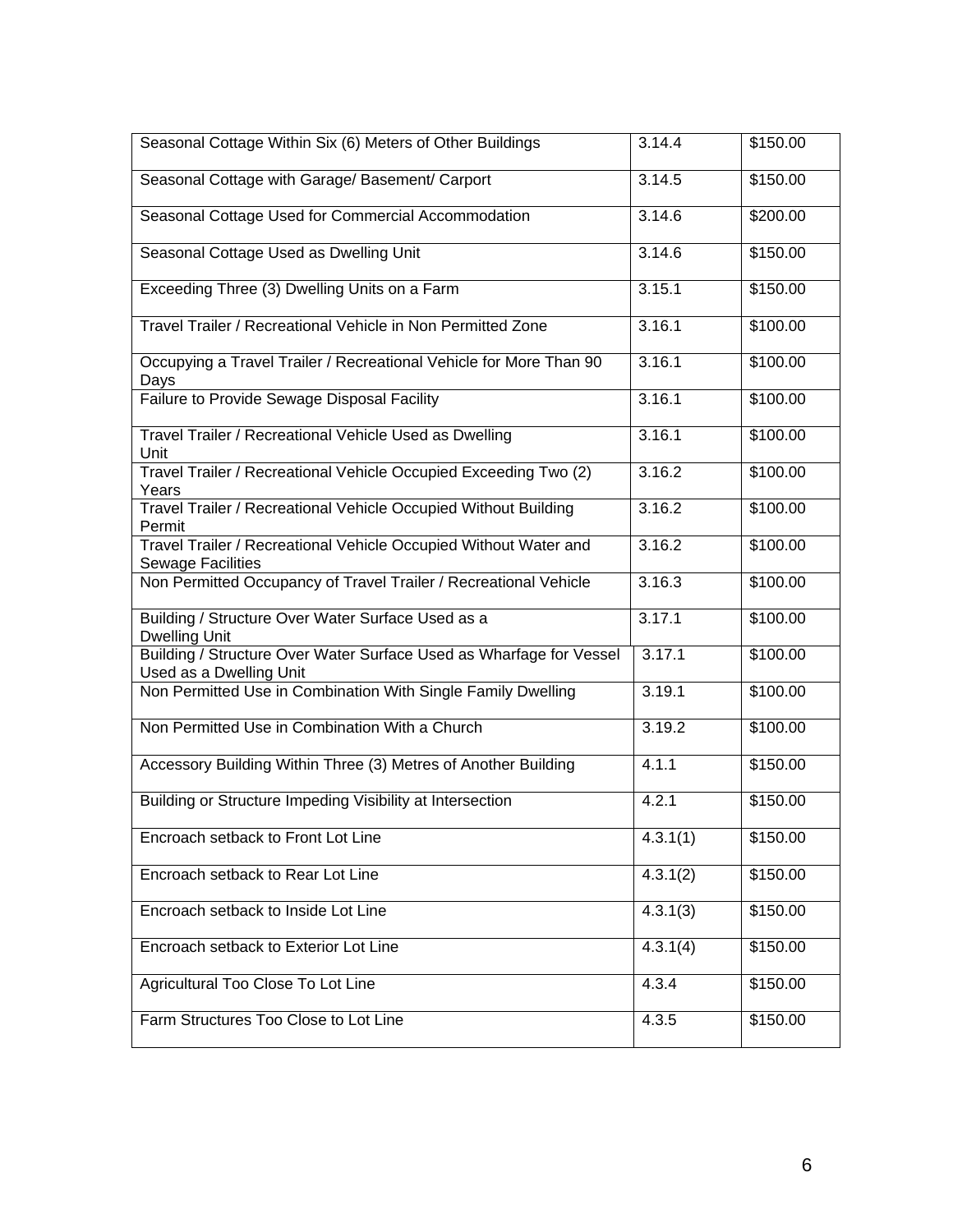| Confined Livestock Area Too Close to Lot Lines                                       | 4.3.6                 | \$150.00 |
|--------------------------------------------------------------------------------------|-----------------------|----------|
| Barns Too Close to Lot Lines                                                         | 4.3.7                 | \$150.00 |
| Pet Boarding/Kennels/Pounds Too Close to Lot Lines                                   | 4.3.8                 | \$150.00 |
| Campsites Too Close to Lot Lines                                                     | 4.3.9                 | \$150.00 |
| Building / Structure Within 15 Meters of a Water Body                                | 4.4.1                 | \$150.00 |
| Fill for Structure / Building Deposited Within 15 Meters of a Water<br>Body          | 4.4.3                 | \$150.00 |
| Floor System Too Close to Water Body                                                 | 4.4.4                 | \$100.00 |
| Floor System Less Than 42 Metres Above Mean Sea Level                                | 4.4.5                 | \$100.00 |
| Sewage Disposal Within 30 Meters of Natural Boundary of the Sea                      | $\overline{4.5.1(1)}$ | \$200.00 |
| Sewage Disposal Within 60 Metres of a Lake                                           | 4.5.1(2)              | \$200.00 |
| Sewage Disposal Within 60 Metres of Water Bodies Leading to a<br>Lake                | 4.5.1(3)              | \$200.00 |
| Sewage Disposal within 60 Metres of a Water Body                                     | 4.5.1(4)              | \$200.00 |
| Agricultural Uses Within 60 Metres of a Lake                                         | 4.5.2                 | \$200.00 |
| Agricultural Uses Within 60 Metres of Water Bodies Draining Into a<br>Lake           | 4.5.2                 | \$200.00 |
| Production/ Storage/ Manufacturing within 30 Metres of a Water Body                  | 4.5.3                 | \$200.00 |
| Concrete Finishing Within 30 Metres of a Water Body                                  | 4.5.5                 | \$200.00 |
| <b>Exceeding Maximum Number of Signs</b>                                             | 6.1.1                 | \$100.00 |
| Exceeding Maximum Sign Area                                                          | 6.1.1                 | \$100.00 |
| Non Permitted Siting of Sign                                                         | 6.1.2                 | \$100.00 |
| Obsolete Sign                                                                        | 6.1.4                 | \$100.00 |
| Non Permitted Lighted/ Moving Parts/ Animated/ Flashing/ Noise<br><b>Making Sign</b> | 6.1.5                 | \$100.00 |
| <b>Uncontrolled Sign Illumination</b>                                                | 6.1.6                 | \$100.00 |
| Non Permitted Double Faced Sign                                                      | 6.1.7                 | \$100.00 |
| Inadequate Number of Parking Spaces/ Loading Spaces                                  | 7.1.1                 | \$100.00 |
| Inadequate Number of Parking Spaces for the Disabled                                 | 7.1.1                 | \$150.00 |
| Inadequate Number of Bicycle Parking Spaces                                          | 7.1.1                 | \$100.00 |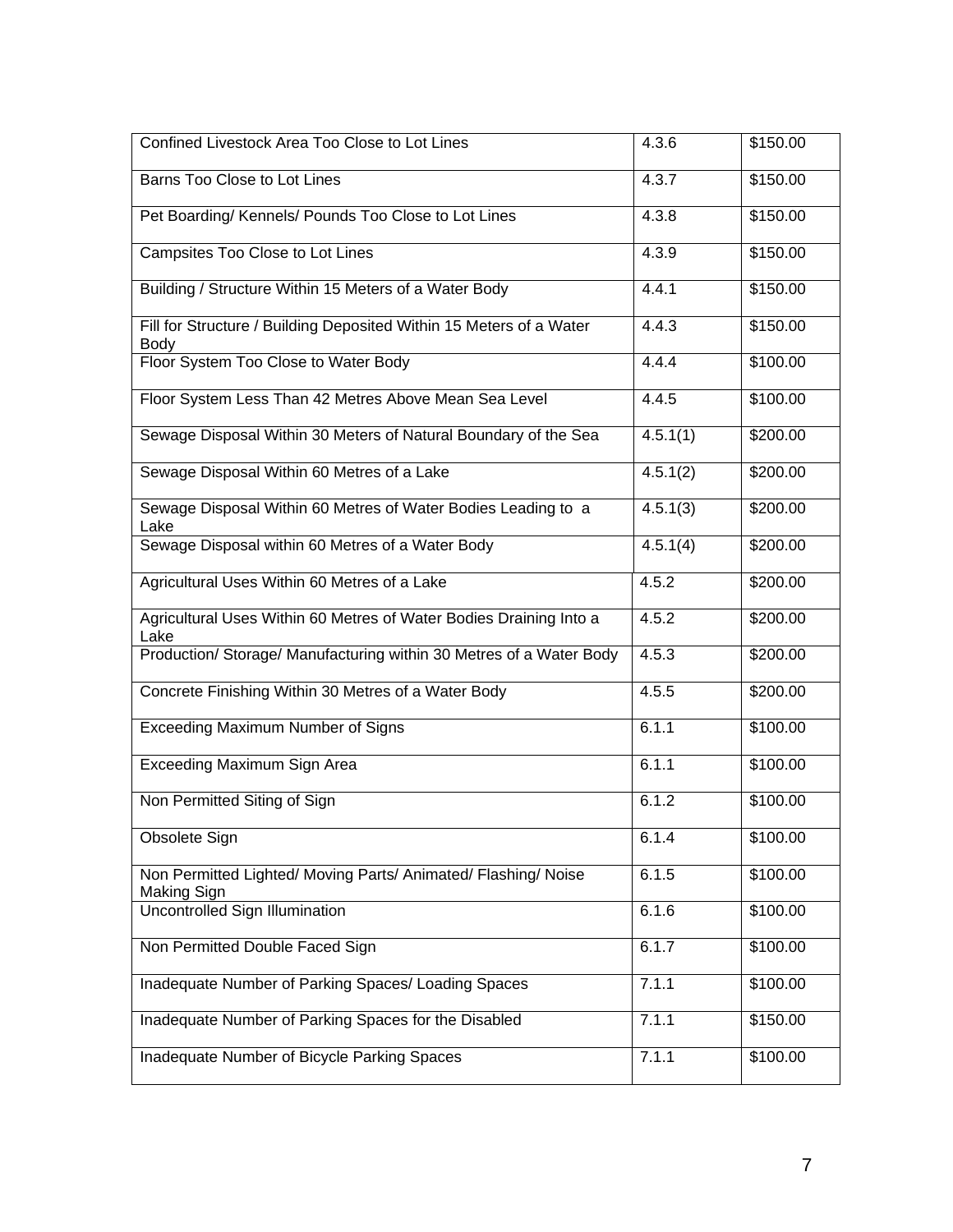| Fail to Meet Parking Space Standards                                                                        | 7.2   | \$100.00 |
|-------------------------------------------------------------------------------------------------------------|-------|----------|
| Fail to Meet Disabled Parking Standards                                                                     | 7.4.1 | \$100.00 |
| Fail to Mark Disabled Parking Spaces                                                                        | 7.4.2 | \$100.00 |
| Fail to Meet Bicycle Parking Space Standard                                                                 | 7.5   | \$100.00 |
| Fail to Meet Loading Space Standard                                                                         | 7.6   | \$100.00 |
| Non Permitted Uses of Land/ Buildings/ Structures in Agricultural<br>Zones                                  | 9.1.1 | \$200.00 |
| Non Permitted Size/ Siting/ Density of Buildings / Structures in<br><b>Agricultural Zones</b>               | 9.1.2 | \$100.00 |
| Exceeding Impervious Surface Area in Agricultural Zones                                                     | 9.1.3 | \$100.00 |
| Non Permitted Land Use in Agricultural Zones                                                                | 9.1.5 | \$100.00 |
| Non Permitted Use of Land / Buildings / Structures in Commercial<br>Zones                                   | 9.2.1 | \$200.00 |
| Non Permitted Size/ Siting / Density of Buildings / Structures in<br><b>Commercial Zones</b>                | 9.2.2 | \$100.00 |
| Non Permitted Land Use in Commercial Zones                                                                  | 9.2.4 | \$100.00 |
| Non Permitted Use of Land / Buildings / Structures in Commercial<br><b>Accommodation Zones</b>              | 9.3.1 | \$200.00 |
| Non Permitted Size / Siting / Density of Buildings / Structures in<br><b>Commercial Accommodation Zones</b> | 9.3.2 | \$100.00 |
| Non Permitted Land Use in Commercial Accommodation Zones                                                    | 9.3.4 | \$100.00 |
| Non Permitted Use of Land/ Buildings / Structures in Community<br><b>Facilities Zones</b>                   | 9.4.1 | \$100.00 |
| Non Permitted Size/ Siting / Density of Buildings / Structures in<br><b>Community Accommodations Zones</b>  | 9.4.2 | \$100.00 |
| Non Permitted Land Use in Community Facilities Zones                                                        | 9.4.4 | \$100.00 |
| Non Permitted Use of Land/ Buildings / Structures in Comprehensive<br><b>Development Zones</b>              | 9.5.1 | \$200.00 |
| Non Permitted Size/ Siting / Density of Buildings / Structures in<br><b>Comprehensive Development Zones</b> | 9.5.2 | \$100.00 |
| Non Permitted uses of Land / Buildings / Structures in Forestry Zones                                       | 9.6.1 | \$200.00 |
| Non Permitted Size/ Siting / Density of Land/ Buildings / Structures in<br><b>Forestry Zones</b>            | 9.6.2 | \$100.00 |
| Non Permitted Land Use in Forestry Zone                                                                     | 9.6.4 | \$100.00 |
| Non Permitted Use of Land / Buildings / Structures in Industrial Zones                                      | 9.7.1 | \$100.00 |
| Non Permitted Size / Siting / Density of Buildings / Structures in<br><b>Industrial Zones</b>               | 9.7.2 | \$100.00 |
| Exceeding Impervious Surface Area in Industrial Zones                                                       | 9.7.3 | \$100.00 |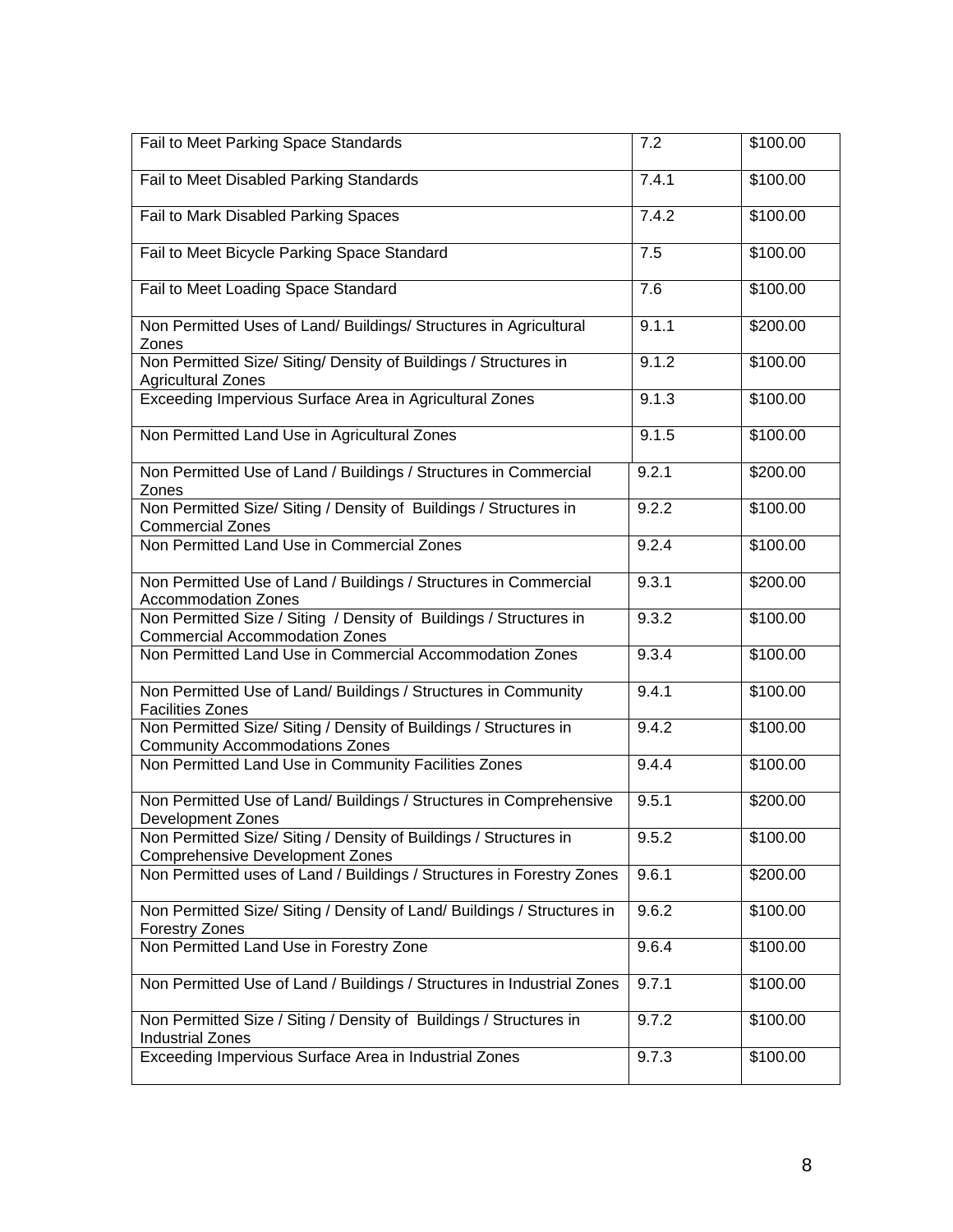| Non Permitted Land Use in Industrial Zones                                                                                    | 9.7.5  | \$100.00 |
|-------------------------------------------------------------------------------------------------------------------------------|--------|----------|
| Non Permitted Use of Land / Buildings / Structures in Park and<br>Reserve Zones                                               | 9.8.1  | \$100.00 |
| Non Permitted Size / Siting / Density of Buildings / Structures in Park<br>and Reserve Zones                                  | 9.8.2  | \$100.00 |
| Non Permitted Land Use in Park / Reserve Zones                                                                                | 9.8.4  | \$100.00 |
| Non Permitted Use of Land / Buildings / Structures in Residential<br>Zones                                                    | 9.9.1  | \$200.00 |
| Non Permitted Size / Siting / Density of Buildings / Structures in<br><b>Residential Zones</b>                                | 9.9.2  | \$100.00 |
| Non Permitted Land Use in Residential Zones                                                                                   | 9.9.4  | \$100.00 |
| Non Permitted Use of Land / Buildings / Structures in Rural / Upland /<br>Watershed / Smaller Island Zones                    | 9.10.1 | \$200.00 |
| Non Permitted Size / Siting / Density of Land/ Buildings / Structures in<br>Rural / Upland / Watershed / Smaller Island Zones | 9.10.2 | \$100.00 |
| Non Permitted Land Use in Rural / Uplands / Watershed / Smaller<br>Islands Zones                                              | 9.10.4 | \$100.00 |
| Non Permitted Use of Land / Buildings / Structures in Shoreline<br>Zones                                                      | 9.11.1 | \$100.00 |
| Non Permitted Size / Siting / Density of Buildings / Structures in<br>Shoreline Zones                                         | 9.11.2 | \$100.00 |
| Non Permitted Land Use in Shoreline Zones                                                                                     | 9.11.3 | \$100.00 |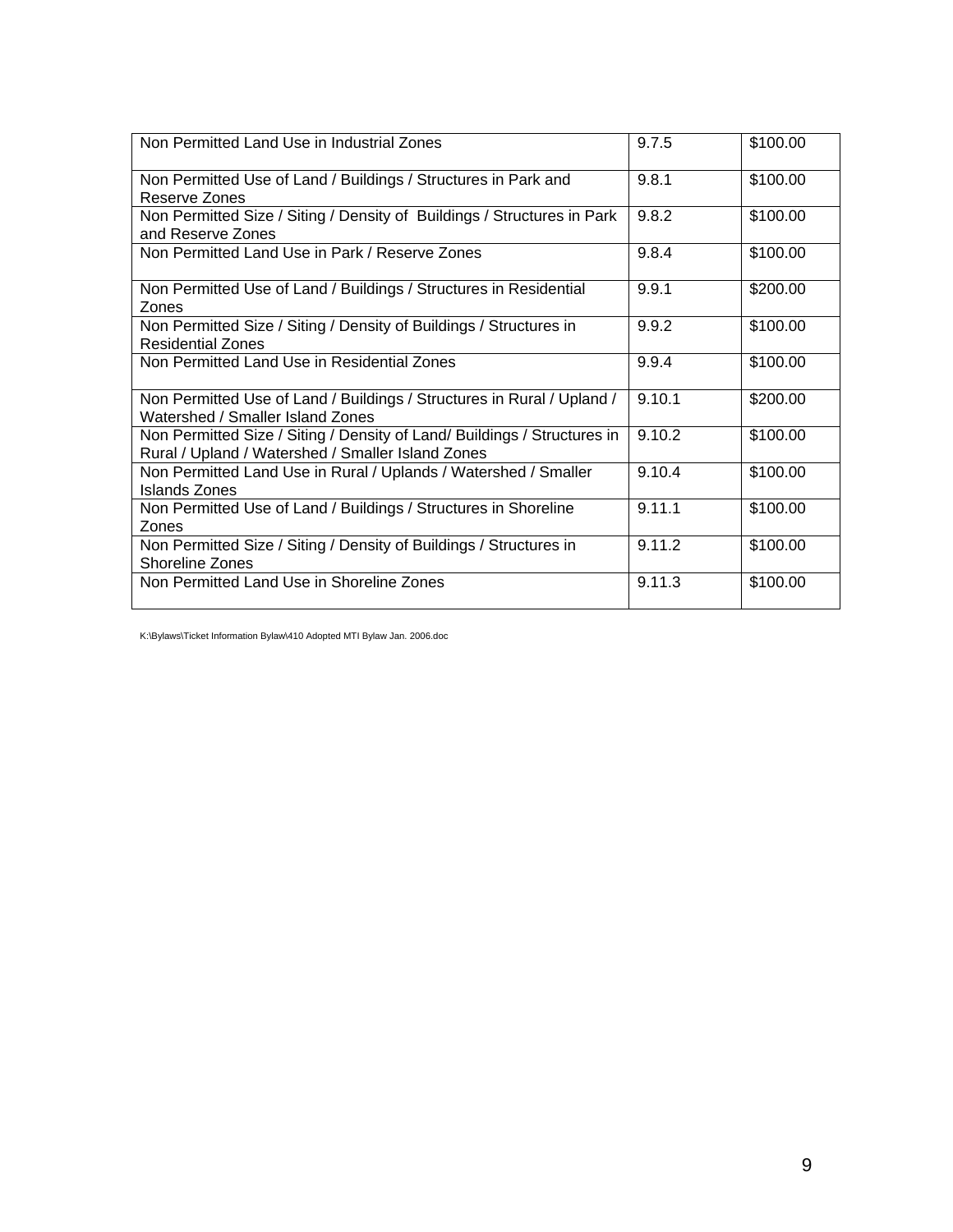#### SCHEDULE "C"

## Deposit of Soil, Prohibition Bylaw No. 2, 1986

| Column 1                    | Column 2              | Column 3           |
|-----------------------------|-----------------------|--------------------|
| <b>Offence Description</b>  | <b>Section Number</b> | <b>Fine Amount</b> |
| Deposit in Restricted Area  | 3(a)(i)               | \$200.00           |
| Deposit Unsuitable Material | 3(a)(ii)              | \$100.00           |
| No Permit                   | 3(a)(iii)             | \$100.00           |
| Deposit in Prohibited Times | 6(g)                  | \$100.00           |
| <b>Disobey Order</b>        | 7(b)(iv)              | \$200.00           |